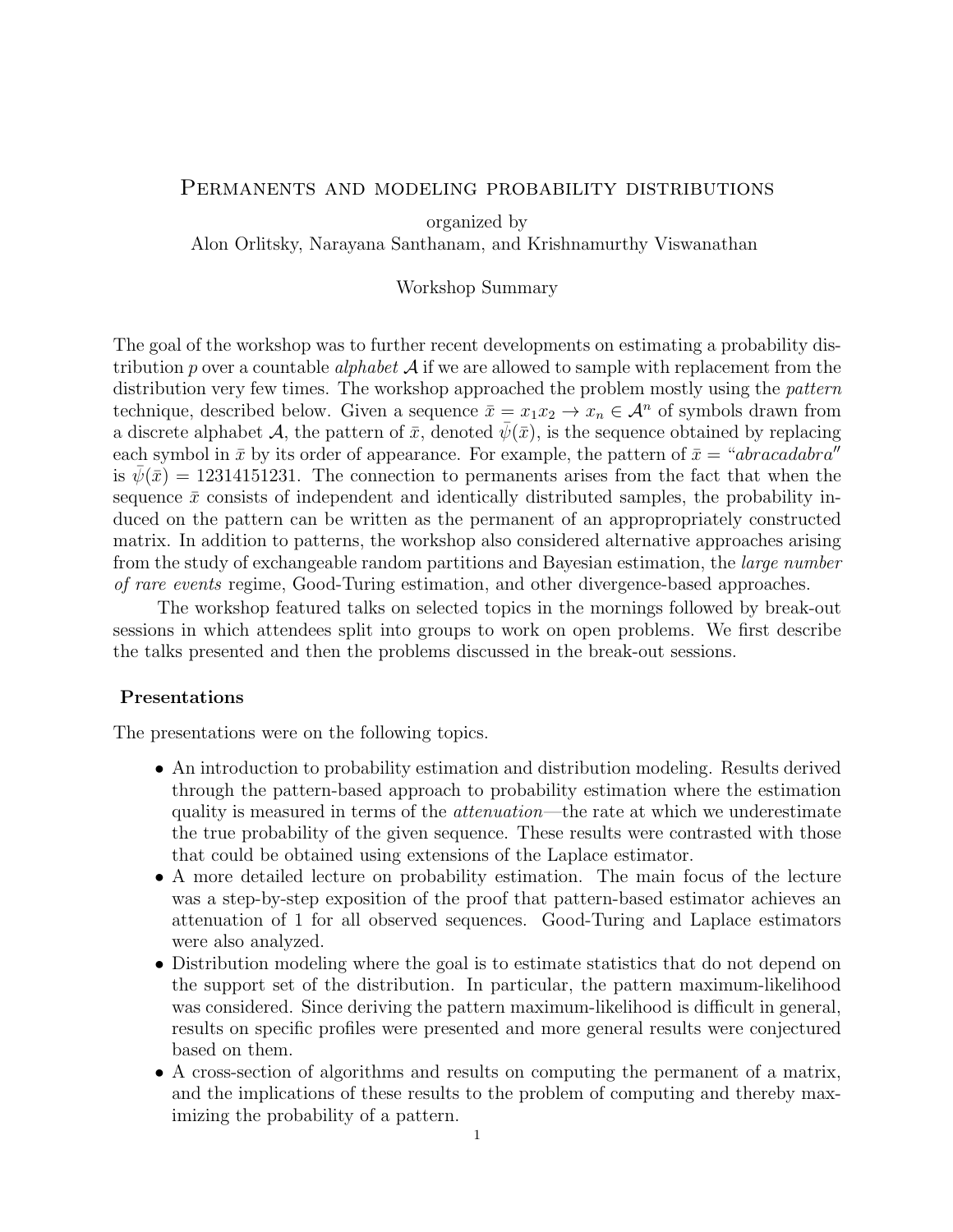- Approaches to the probability estimation problem that are not based on patterns were also explored, including an introduction to exchangeable random partitions and a demonstration of the connection between patterns of i.i.d. processes and paint-box processes developed by Kingman. The talk also included subjects from Bayesian estimation suggesting the possibility that the pattern-based estimators could be written as a Baye's estimator.
- The *large number of rare events* (LNRE) setting. In this setting, all symbol probabilities are on the order of 1 over the sample size, and it captures the regime where the sample- and alphabet-sizes are comparably large. In particular, the talk focussed on estimators derived for the probability estimation problem in this setting.
- Additional talks on probability estimation based on the K-L divergence, Dirichlet processes, and sticky channels.

## Open problems

The afternoon sessions were devoted entirely to open problems that either existed at the beginning of the workshop, or emerged as a result of talks and discussions. The first afternoon featured an open problem session where a number of interesting problems related to patterns and probability estimation were proposed. Subsequently the attendees split into smaller groups to tackle a subset of these problems. We describe the problems considered and the progress achieved below.

- Connections to Bayes estimation: Is it possible to recast the pattern-based diminishing attenuation estimators as a Bayesian estimators? and if not, do classical Bayesian priors on infinite alphabets, such as Dirichlet, result in a Bayesian estimator that achieves diminishing attenuation in the non-Bayesian setting? While the discussions during the workshop did not resolve the questions fully, the first question has been, interestingly, answered in the negative subsequent to the workshop. In addition, collaborations starting with the workshop have analyzed the attenuation of some Bayesian estimators, in particular, of the Ewens sampling formula.
- Consistency of pattern maximum-likelihood: Let  $\hat{P}_{\bar{\psi}}$  denote the distribution that maximizes the probability of the pattern  $\bar{\psi}$ . It is known that this estimate is consistent for all discrete distributions over finite or countably infinite alphabets. However it is also known that no estimator is uniformly consistent for this class of distributions. Therefore a weaker uniform consistency result was desired. The following set-up was examined. For any positive integer k, let  $\mathcal{P}(k)$  denote the set of all discrete distributions with support of size at most k. Let  $|| \cdot ||_1$  denote the  $\ell_1$  distance. Let  $X^n$  denote an *i.i.d.* sequence of random variables,  $\overline{\psi}(X^n)$  denote its pattern. For any non-decreasing function  $f(n)$ , the pattern maximum-likelihood is said to be uniformly consistent for  $\mathcal{P}(f(n))$  if

$$
\lim_{n \to \infty} \sup_{P \in \mathcal{P}(f(n))} Pr(|P - \hat{P}_{\bar{\psi}}(X^n)||_1 \ge \tau) = 0.
$$

From results on property testing in Computer Science, it was observed that such a result is unlikely to be true for  $f(n) = \Omega(n \log n)$  and is likely to be true for  $f(n) = \mathcal{O}\left(\frac{n}{\log n}\right)$  $\left(\frac{n}{\log n}\right)$ . Some progress was made in resolving the residual ambiguity by applying techniques used for the probability estimation problem in the LNRE regime.